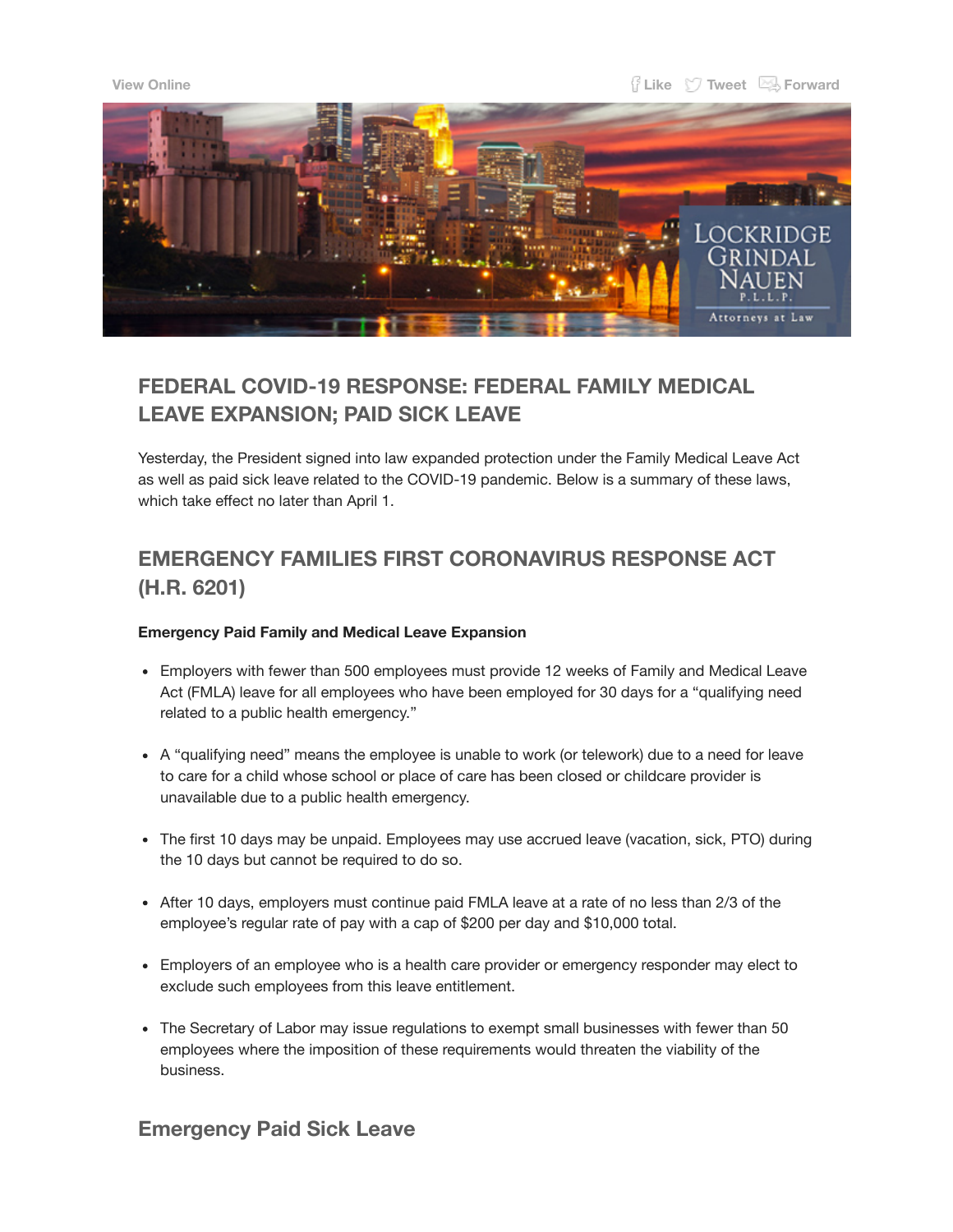- Employers with fewer than 500 employees are required to provide full-time employees 2 weeks (80 hours) of paid sick leave for circumstances related to COVID-19, including self-quarantine (subject to a federal, state, or local quarantine or isolation order, or per the advice of a health care provider); obtaining a medical diagnosis or care for COVID-19; providing care for a family member who has been diagnosed or is in quarantine; or caring for a child whose school or day care has closed due to coronavirus.
- "Full pay" compensation up to 80 hours is capped at \$511 per day per employee and \$5,110 in the aggregate for personal sick leave and \$200 per day and \$2,000 in the aggregate.
- Part-time employees receive paid sick time for the number of hours equal to the average number of hours they work over a 2-week period.
- Employees shall be paid at their normal rate, except that they are paid at 2/3 their regular rate for providing caregiving to a family member or to care for a child whose school has closed or childcare provider is unavailable due to COVID-19.
- Employers with similar existing paid leave policies are required to provide workers with the emergency paid sick time. An employer cannot require a worker to use any other available paid leave before using the sick time
- The bill does not preempt existing state or local paid sick leave entitlements.
- Emergency paid leave does not carry over and expires on December 31, 2020.
- Employers who are health care providers or emergency responders are not required to comply.
- Government employers and union workers who are part of a 'multi-employer' agreement.
- An employer may not require employees to find a replacement employee to cover the hours during which the employee is using paid sick time, and my not discriminate against employees who take leave under this act.
- Paid sick time if available immediately, regardless of how long the employee has been employed.
- Employers are required to post a notice prepared or approved by the Secretary of Labor, which will be publicly available within 7 days of enactment of this Act.

In addition to family and sick leave, the COVID-19 pandemic has created numerous other issues and questions. Here are some guidelines to help navigate through this crisis.

## **GENERAL GUIDANCE FOR EMPLOYERS:**

- Employers should follow on a daily basis federal, state, and local guidance and regulations relating to business travel, limits on conferences, business events, and working from home requirements.
- Employers may require employees to practice precautions, such as regular hand-washing, sanitizing work stations, and social distancing.